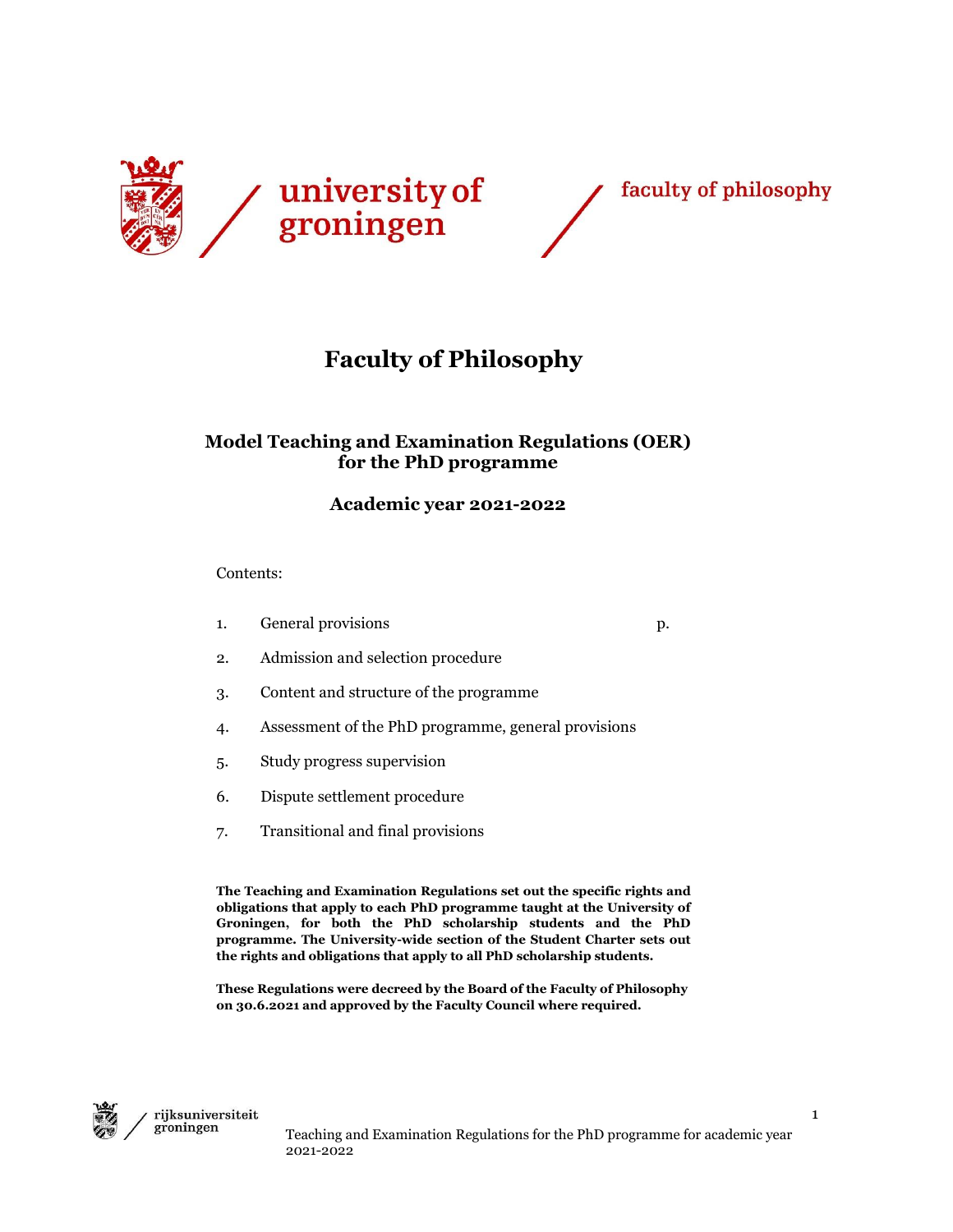# **Section 1 – General provisions**

#### **Article 1.1 – Applicability of the OER**

- 1. These Teaching and Examination Regulations (OER: *Onderwijs- en Examenregeling*) apply to the PhD programme of the Faculty of Philosophy, hereinafter referred to as '**the PhD programme**', for the academic year 2021-2022, and to all PhD students enrolled in this PhD programme.
- 2. The PhD programme is provided by the Faculty of Philosophy of the University of Groningen, hereinafter referred to as **the Faculty**.
- 3. The University of Groningen PhD Regulations also apply to these Regulations.

#### **Article 1.2 – Definitions**

The following definitions apply to this Procedure:

- a) The Act: the Higher Education and Research Act (WHW: *Wet op het Hoger Onderwijs en Wetenschappelijk Onderzoek*)
- b) PhD scholarship student: a student registered as such at the University to follow a PhD programme
- c) University, UG: the University of Groningen
- d) Graduate School: the school offering the PhD programme on behalf of the Faculty
- e) Primary supervisor: a professor appointed as such by the PhD Board
- f) PhD Regulations: the regulations applied by the University of Groningen in respect of PhD programmes
- g) Special circumstances: special family circumstances, illness, pregnancy, a physical, sensory or other functional impairments of the PhD scholarship student or a circumstance related to the organization of the PhD programme that is beyond the control of the student, which has led to delay in the PhD programme
- h) Admissions Board: board that assesses whether a student may be admitted to the PhD programme on behalf of the Faculty Board. The director of the Graduate School is a member of the Admissions Board
- i) TSP: Training and Supervision Plan for the PhD scholarship student
- j) Board of Examiners: an independent body with the duties and powers as stated in Articles 7.11, 7.12, 7.12b and 7.12c of the Act

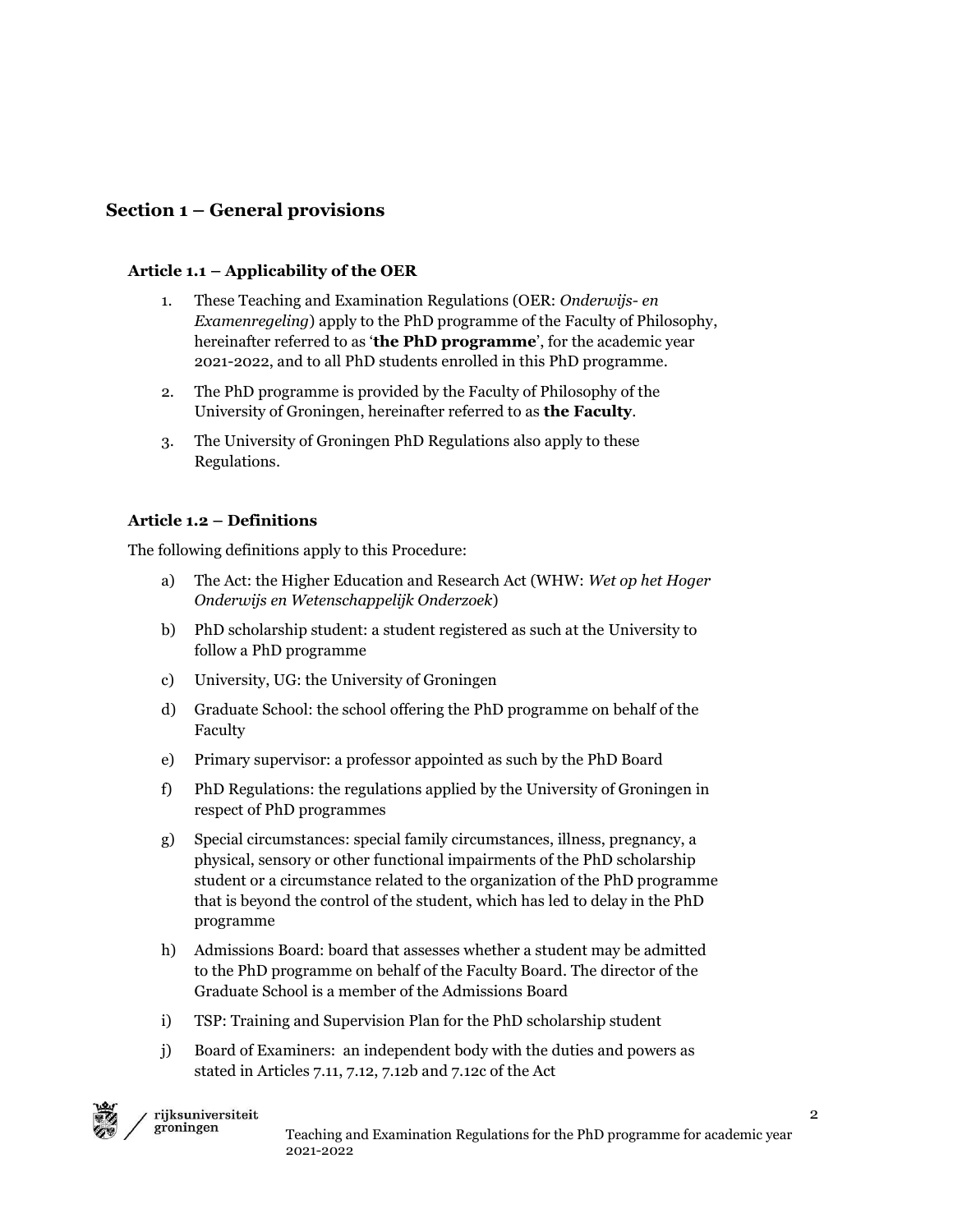- k) Examiner: a person appointed by the Board of Examiners to set examinations and determine their results
- l) Programme Committee: the advisory body set up to fulfil the duties referred to in Article 9.18 of the Act
- m) Certificate: the written proof that the student has passed the teaching component of the PhD programme.

All other definitions will have the meaning that the Act ascribes to them.

# **Section 2 – Admission and selection procedure**

## **Article 2.1 – Admission**

Admission to the PhD programme will be granted to anyone who:

- satisfies the conditions of Articles 2.3 and 2.4 of the PhD Regulations of the University of Groningen, with regard to the admissions procedure and requirements,
- 2. successfully defends a proposal for PhD research, written under the supervision or with the approval of the intended primary supervisor, in the presence of the Admissions Board, and
- 3. satisfies the conditions set out in Articles 2.2 and 2.3 of these Regulations.

## **Article 2.2 – Admissions procedure for the PhD programme**

- 1. The Faculty Board will make the final decision on admission to the programme. The Faculty Board of the intended primary supervisor mandates the decision on admissions to the Admissions Board, of which the Director of the Graduate School is a member.
- 2. The intended primary supervisor assesses the knowledge and skills of the candidate as part of the admissions procedure for the PhD programme.
- 3. The Director of the Graduate School is responsible for providing prompt notification of available places on the PhD programme, and for the application procedure that PhD candidates must follow.
- *4. Prospective PhD scholarship students can register for the admissions procedure by submitting the following documents before the closing date:*
	- *- a completed registration form*
	- *- a curriculum vitae*
	- *- an overview of academic results achieved within the framework of a higher education degree*

*- a letter outlining the prospective PhD scholarship student's motivation for selecting this particular programme, including their expectations and interests*



#### rijksuniversiteit groningen

Teaching and Examination Regulations for the PhD programme for academic year 2021-2022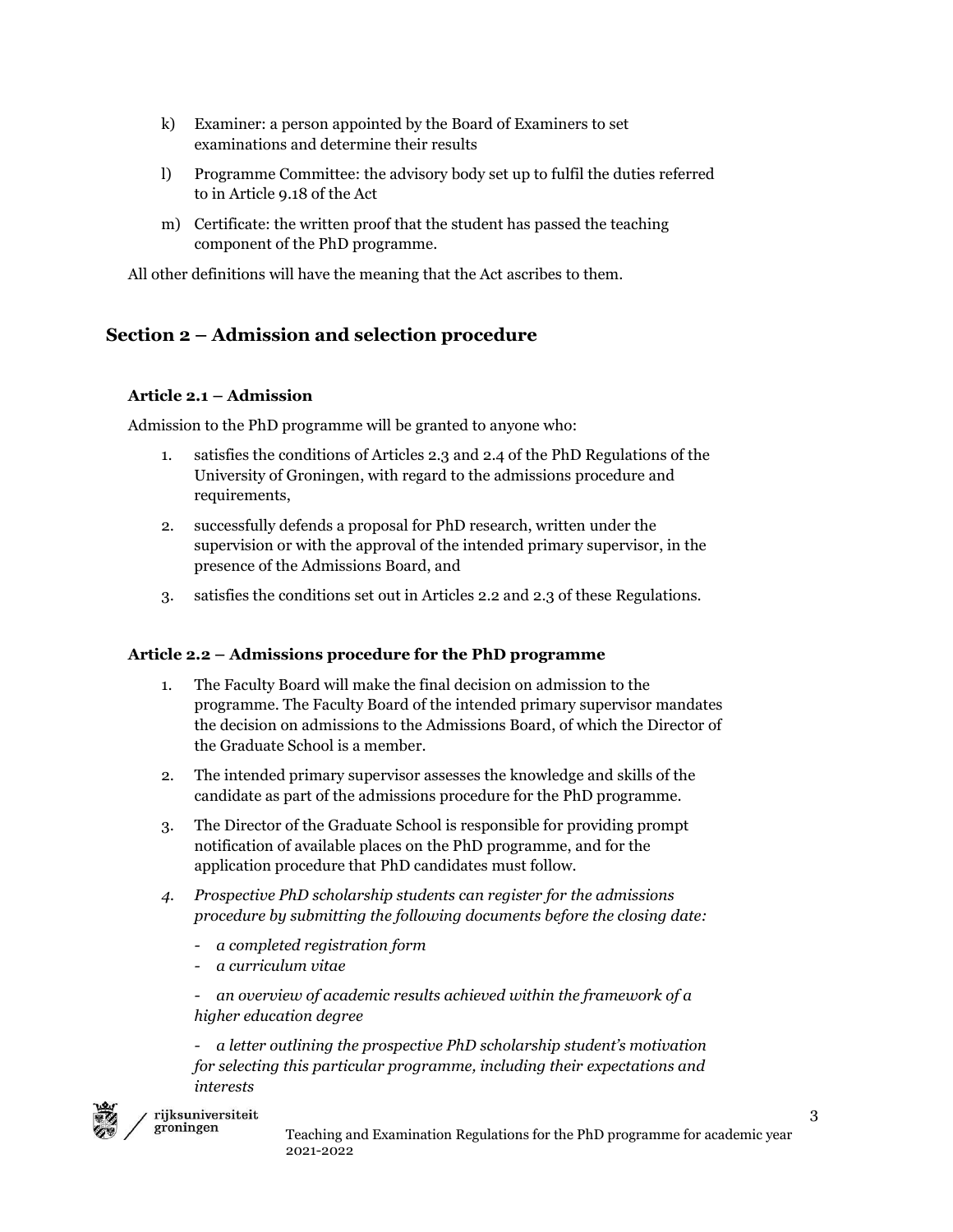*- (if possible) written results of previous research, such as academic articles or a Master's thesis*

- *- two personal recommendations from relevant experts*
- *- a proposal for PhD research, discussed and agreed with the intended primary supervisor*
- *- (if required) other documents that, in the opinion of the prospective PhD scholarship student, highlight their eligibility for the programme*
- *- for international students: proof of proficiency in English (e.g. IELTS test score).*
- 5. The Admissions Board decides on behalf of the Faculty Board, possibly on the basis of the written documentation submitted, whether the prospective PhD scholarship student will be admitted to the PhD programme. *a.* If the prospective PhD scholarship student receives a positive assessment on the basis of the stipulations of Article 2, they will be invited to attend an interview. *This interview can be conducted in the physical presence of the candidate, but this is not compulsory. The interview will be based on the submitted written documentation and may comprise a presentation on an academic subject related to the chosen programme.* b. If, on the basis of the submitted documentation, the Admissions Board is of the opinion that the prospective PhD scholarship student does not qualify for admission and that there is therefore no need for an interview, the Admissions Board will notify the Director of the Graduate School, who will

subsequently inform the prospective student of this decision in writing on behalf of the Faculty Board.

- 6. All prospective PhD scholarship students whose applications are assessed on the basis of the procedure set out in Article 5 a will be informed whether they have qualified for admission at least one month before the starting date of the programme. Students who have qualified will also receive proof of admission at this time.
- 7. Reasons will be provided if an application is refused. The prospective PhD scholarship student in question will be informed about the possibility of lodging an appeal to the Board of Appeal for Examinations.

#### **Article 2.3 – Time of admission**

- *1. Students can be admitted to the programme throughout the year.*
- 2. Prospective PhD scholarship students must register as PhD scholarship students at the University of Groningen.
- 3. The Admissions Board will decide on behalf of the Faculty Board on the application *at least six weeks after the date of the assessment, and at least four weeks* before the start of the programme.
- 4. Admission is granted on condition that on the starting date concerned, the

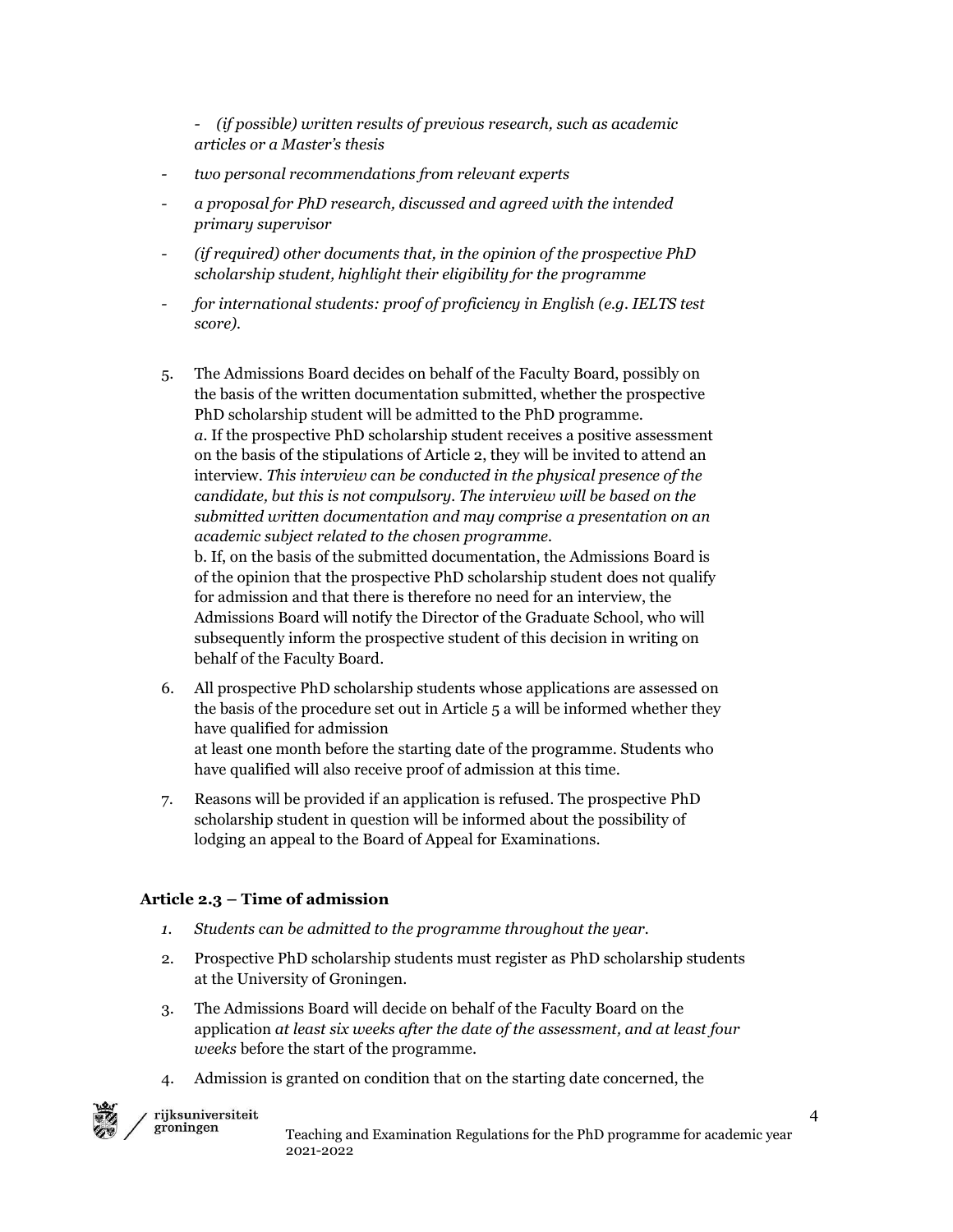candidate satisfies the requirements of Article 2.1 regarding knowledge and skills, as evident from documentary proof of the programmes they have followed.

Prospective PhD scholarship students who have not yet obtained their Master's or a comparable degree at the time of the selection procedure, but who would normally be expected to do so before the PhD programme begins, may be granted provisional admission. These students must then pass their final assessment before the starting date of the PhD programme.

## **Section 3 – Content and structure of the programme**

#### **Article 3.1 – Aim of the degree programme**

- 1. The aim of the PhD programme is to prepare PhD scholarship students as well as possible for the writing and defence of a thesis, with due regard for the relevant provisions of the PhD Regulations. PhD scholarship students will also be prepared to fill both academic positions and positions in society for which experience with academic research is required.
- 2. The programme provides a framework for learning to conduct academic research and for training general and research-specific skills, so that students can fill academic positions or positions in society for which experience in conducting and publishing academic research is essential. The programme focuses on developing verbal and written skills for reporting research results, with a view to writing and defending a thesis.
- 3. The thesis is the end product of the programme. The PhD scholarship student must submit their thesis to the UG PhD Board in order to be allowed to proceed to the UG defence ceremony in accordance with the provisions of the PhD Regulations.
- 4. In addition to the stipulations of Article 3.1.3, the PhD scholarship student must also successfully complete the teaching component of the Faculty of Philosophy PhD programme as agreed in the TSP, including at least one part of the Career Perspectives learning pathway or a self-reflection report that covers career perspectives inside or outside academia. The PhD scholarship student must successfully complete a Scientific Integrity module, either before the start of the PhD project or as part of the PhD programme.

#### **Article 3.2 – Language of instruction**

1. The degree programme is taught in *Dutch/English*.

#### **Article 3.3 – Student workload**

 $\noindent \textbf{rijk} \textbf{universiteit}$ groningen

1. The student workload is 120, 180 or 240 ECTS for a two, three or four-year



Teaching and Examination Regulations for the PhD programme for academic year 2021-2022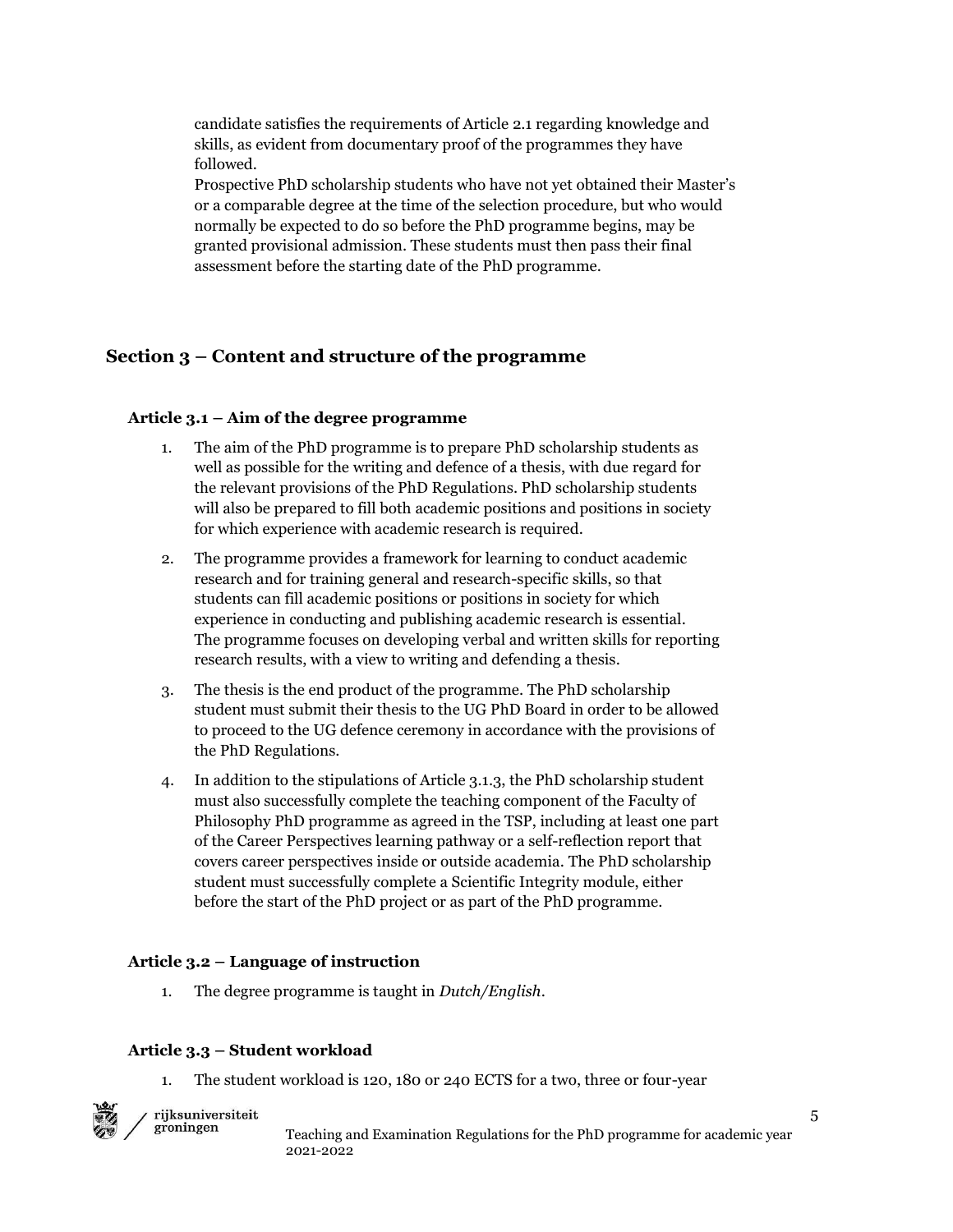PhD programme respectively. In certain cases, the Board of Examiners may agree to deviate from this rule.

- 2. The PhD programme referred to in Article 3.3.1 includes the teaching programme described in the TSP, with a student workload of 20 ECTS (or more if necessary).
- 3. The student workload is expressed in whole ECTS credit points.

# **Section 4 – Assessment of the PhD programme, general provisions**

## **Article 4.1 – Board of Examiners and examiners**

- 1. The Board of Examiners is the independent body that determines whether individual PhD scholarship students have the knowledge, understanding and skills required to be awarded a degree.
- 2. Notwithstanding the provisions of Article 4.1.1, the authority to award a PhD degree in line with the PhD Regulations of the University of Groningen lies with the PhD Examining Committee.
- 3. The Faculty Board appoints the members of the Board of Examiners on the basis of their expertise in the field of the programme.
- 4. The Board of Examiners must comprise at least:
	- a. one member who is a professor attached to the degree programme
	- b. one member from outside the degree programme.
- 5. Members of the Faculty Board, the Director of the Graduate School or other people who have financial responsibilities within the institution may not be appointed as members of the Board of Examiners.

## **Article 4.2 – Teaching programme and certificate**

PhD scholarship students who successfully complete the teaching programme taught by the Graduate School of Philosophy as agreed in the TSP, including at least one part the Career Perspectives learning pathway or a self-reflection report that covers career perspectives inside or outside academia, can request a certificate signed by the Board of Examiners and the Director of the Graduate School in accordance with the provisions of Article 7.11 of the Act.

## **Article 4.3 – Thesis**

To be awarded the degree of 'Doctor', PhD scholarship students must write a thesis in line with the provisions of Chapter 4 of the PhD Regulations of the University of Groningen.

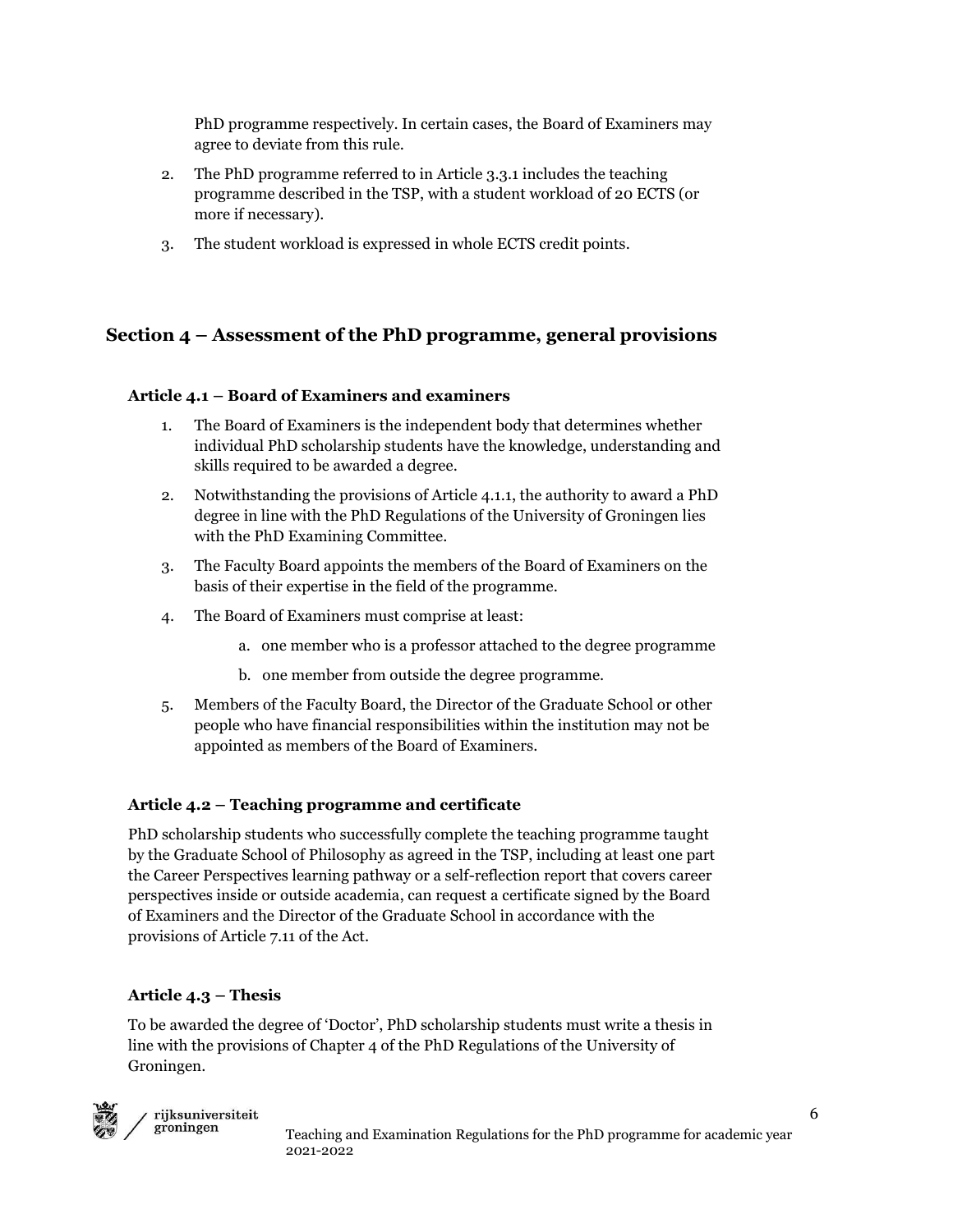#### **Article 4.4 – Degree**

- 1. PhD scholarship students who have successfully defended their thesis will be awarded the degree of 'Doctor' in accordance with the provisions of Article 7.18 of the Act.
- 2. The degree awarded will be stated on the PhD certificate.

## **Article 4.5 – Honours ('judicium')**

A PhD can be awarded with honours ('cum laude') if the student satisfies the requirements laid down in Chapter 9 of the University of Groningen PhD Regulations.

#### **Article 4.6 – Academic integrity**

- 1. Students must comply with the integrity codes for academic research, as stipulated in the Netherlands Code of Conduct for Academic Practice and the University's own Regulations for the Protection of Academic Integrity.
- 2. If a student cheats, the Board of Examiners can declare the teaching component concerned invalid or take other measures.
- 3. In the event of serious cheating, the Board of Examiners may advise the Board of the University to terminate the PhD scholarship student's registration definitively and withdraw their right to a PhD from the University of Groningen.

# **Section 5 – Study progress supervision**

#### **Article 5.1 – Study progress administration**

The Graduate School, mandated in this by the Faculty Board, registers the individual study results of PhD scholarship students in Hora Finita.

#### **Article 5.2 – Study progress supervision**

The Graduate School, mandated in this by the Faculty Board, is responsible for organizing the introduction and study progress supervision of PhD scholarship students registered for the degree programme, also with a view to potential study options within and outside the degree programme.

# **Section 6 – Dispute settlement procedure**